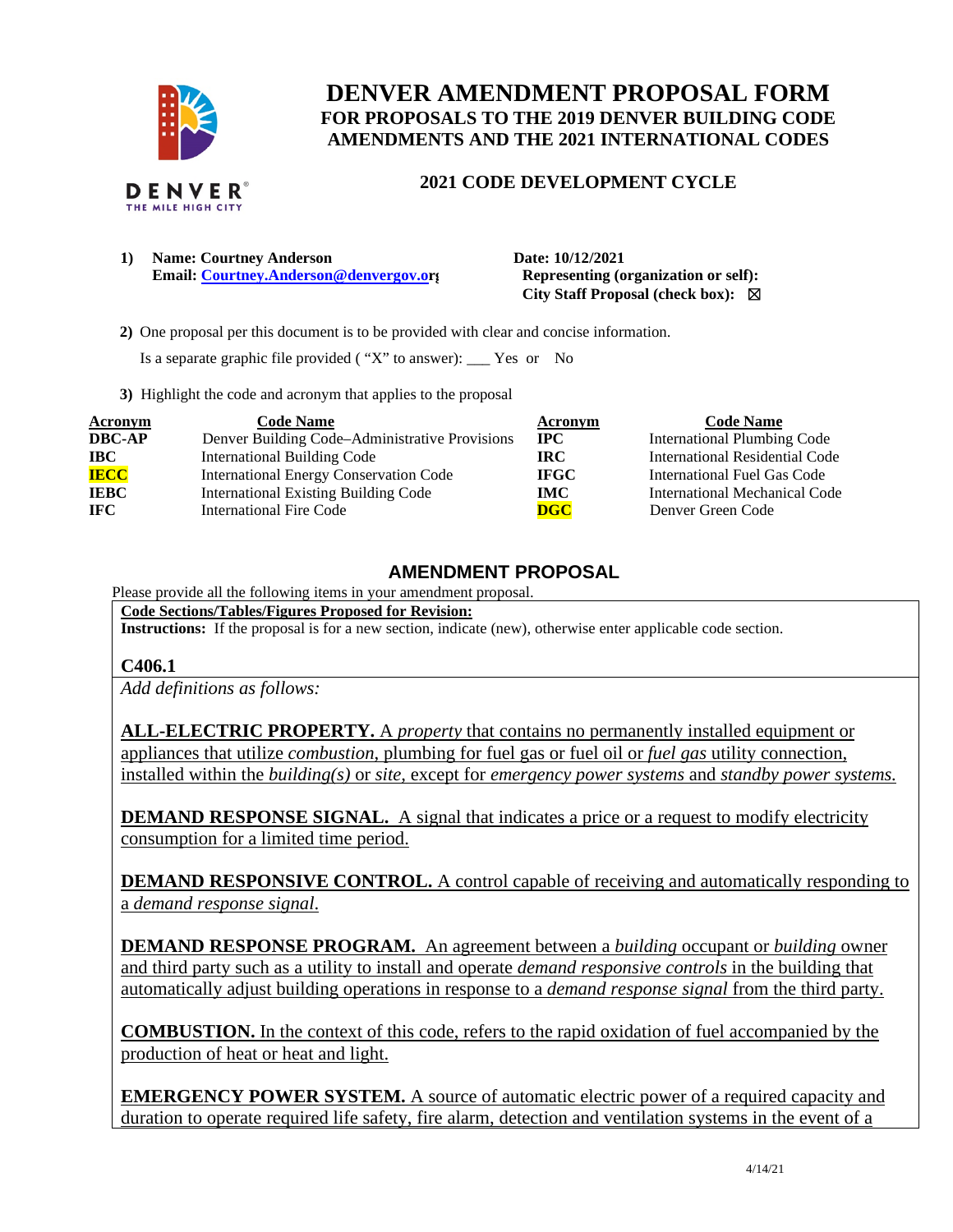failure of the primary power. Emergency power systems are required for electrical loads where interruption of the primary power could result in loss of human life or serious injuries.

**STANDBY POWER SYSTEM.** A source of automatic electric power of a required capacity and duration to operate required building, hazardous materials or ventilation systems in the event of a failure of the primary power. Standby power systems are required for electrical loads where interruption of the primary power could create hazards or hamper rescue or fire-fighting operations.

*Modify the sections as follows:* 

**C406.1 Additional energy efficiency credit requirements.** New buildings shall achieve a total of 10 credits from Tables C406.1(1) through C406.1(5) where the table is selected Table C406.1 in accordance with the credit requirements in Table C406.2 based on the use group of the building and from credit calculations as specified in relevant subsections of C406. Where a building contains multiple use groups, credits from each use group shall be weighted by floor area of each group to determine the weighted average building credit. Credits from the tables or calculation shall be achieved where a building complies with one or more of the following:

| <b>Sub-section / Occupancy:</b>                         | Group          | Group                   | Group                     | Group                   | Other <sub>a</sub>      |
|---------------------------------------------------------|----------------|-------------------------|---------------------------|-------------------------|-------------------------|
|                                                         | $\bf{B}$       | R and I                 | E                         | М                       | <b>Occupancies</b>      |
| C406.2.1: 5% Heating Eff Imprv.                         | 1              | 1                       | 1                         | $\mathbf{2}$            | 1                       |
| C406.2.2: 5% Cooling Eff Imprv.                         | $\overline{2}$ | $\mathbf{1}$            | $\mathbf{1}$              | $\mathbf{1}$            | $\mathbf{1}$            |
| C406.2.3: 10 % Heating Eff Imprv.                       | $\overline{2}$ | $\overline{2}$          | $\overline{3}$            | 3                       | 3                       |
| C406.2.4: 10 % Cooling Eff Imprv.                       | 4              | 1                       | $\overline{c}$            | $\mathbf{2}$            | $\overline{2}$          |
| $C406.2.5 > 10\%$ Cooling Eff Imprv.                    |                |                         | <b>See Section</b>        |                         |                         |
| $C406.2.6 > 10\%$ Heating Eff Imprv.                    |                |                         | <b>See Section</b>        |                         |                         |
| <b>C406.3: Reduced Light Power</b>                      | $\overline{7}$ | $\overline{2}$          | 8                         | 12                      | $\overline{7}$          |
| C406.3.2: Reduced lighting power by $15\%$ <sup>c</sup> | 11             | 3                       | 12                        | 18                      | <b>See section</b>      |
| C406.4: Enh. Digital Light Ctrl                         | $\mathbf{2}$   | <b>NA</b>               | $\overline{2}$            | 3                       | $\mathbf{2}$            |
| C406.5.1: On-site Renewable Egy.                        | $9 - 18$       | $7 - 14$                | $6 - 12$                  | $7 - 14$                | $7 - 14$                |
| C406.6: Dedicated OA Sys (DOAS)                         | 5              | 8                       | <b>NA</b>                 | $\mathbf{2}$            | 5                       |
| C406.7.2: Recovered/Renew SWH <sub>b</sub>              | <b>NA</b>      | 14                      | 1                         | <b>NA</b>               | 14                      |
| C406.7.3: Eff fossil fuel SWHb                          | <b>NA</b>      | $\boldsymbol{9}$        | $\mathbf{2}$              | <b>NA</b>               | 6                       |
| C406.7.4: Heat Pump SWH <sub>b</sub>                    | <b>NA</b>      | 5                       | $\mathbf{1}$              | <b>NA</b>               | 5                       |
| <b>C406.8.1: Reduced envelope UA</b>                    | <b>10</b>      | $\overline{\mathbf{4}}$ | $\overline{\mathbf{2}}$   | 4                       | $\overline{\mathbf{5}}$ |
| <b>C406.8.2: Further reduced envelope UA</b>            | 15             | $\overline{\mathbf{6}}$ | $\overline{\overline{3}}$ | $\overline{\mathbf{6}}$ | $\overline{\mathbf{8}}$ |
| <b>C406.9.1: Reduced Air Infiltration</b>               | 4              | $\overline{\mathbf{5}}$ | $NA$                      | $\overline{2}$          | $\overline{\mathbf{4}}$ |
| <b>C406.9.2: Further Reduced Air Infiltration</b>       | 7              | $\overline{\mathbf{8}}$ | NA                        | $\overline{\mathbf{3}}$ | $\overline{7}$          |
| <b>C406.10 Energy Monitoring</b>                        | $\overline{2}$ | $\mathbf{1}$            | $\overline{2}$            | $\overline{\mathbf{3}}$ | $\overline{2}$          |
| <b>C406.11 Fault Detection</b>                          | 1              | $\mathbf{1}$            | 1                         | $\mathbf{1}$            | 1                       |
| <b>C406.12 All-Electric Space Heating</b>               | $\overline{9}$ | 13                      | 13                        | 20                      | 14                      |
| <b>C406.13 All-Electric Water Heating</b>               | 9              | 13                      | 13                        | 4                       | $\boldsymbol{9}$        |
| <b>C406.14 Demand Responsive Thermostats</b>            | $\mathbf{1}$   | $\mathbf{1}$            | $\mathbf{1}$              | $\mathbf{1}$            | $\mathbf{1}$            |
| <b>C406.15.1 Reduced Fan Power</b>                      | $\overline{2}$ | <b>NA</b>               | 6                         | 7                       | 3                       |
| <b>C406.15.2 Further Reduced Fan Power</b>              | 4              | <b>NA</b>               | 11                        | 14                      | 6                       |

# TABLE C406.1 Additional Energy Efficiency Credits for Denver

Other occupancy groups include all Groups except for Groups B, R, I, E, and M

b. For occupancy groups listed in C406.7.1.

Additional credits are available for more than 15% reduction in lighting power. See Section C406.3.2.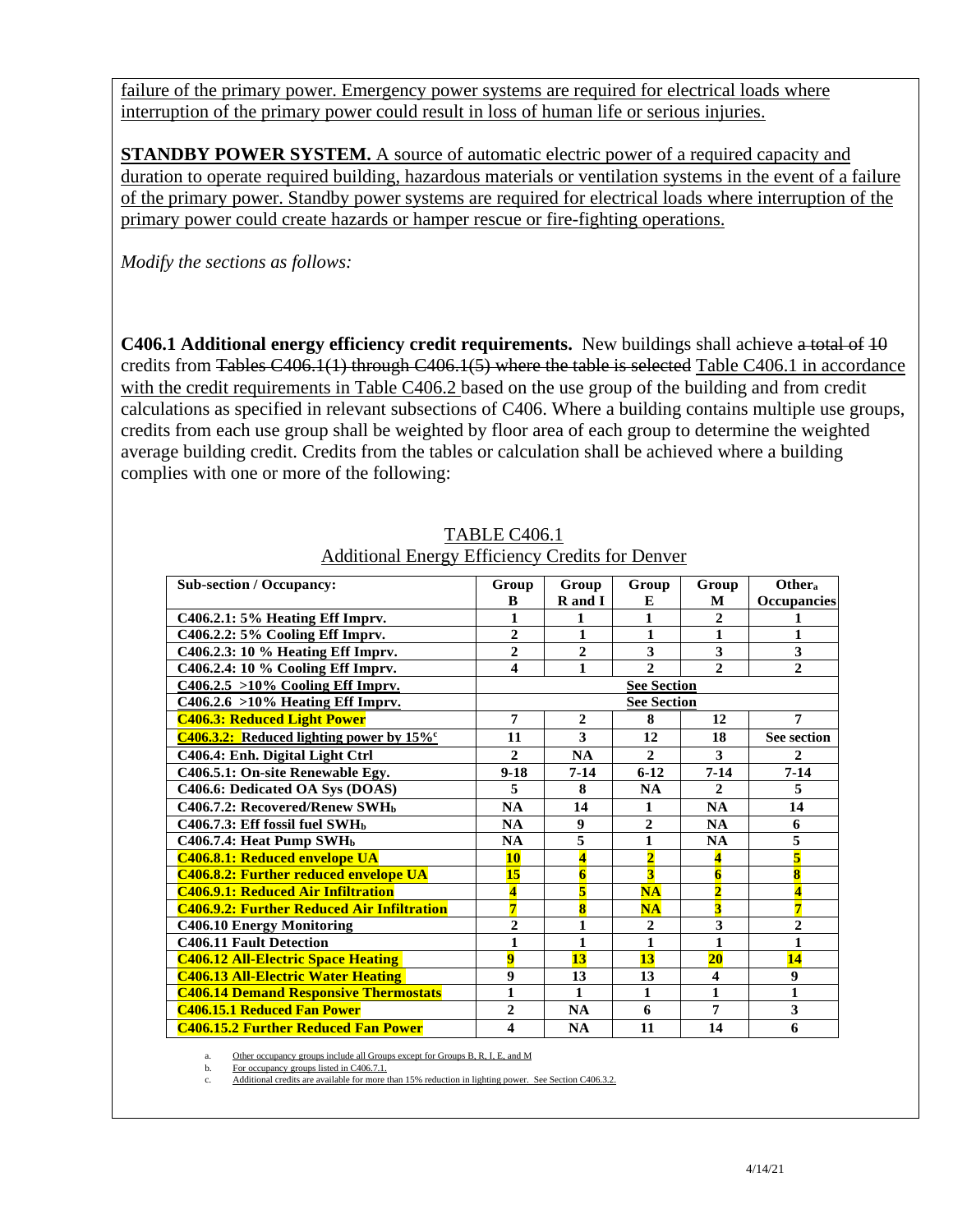# **TABLE C406.2 DENVER CREDIT REQUIREMENTS**

| <b>Building Type</b>                                                                        | Credit<br><b>Requirement for</b><br>All-Electric<br><i>Properties</i> <sup>a</sup> | <b>Credit</b><br><b>Requirement for</b><br><b>All Other</b><br><b>Buildings</b> |
|---------------------------------------------------------------------------------------------|------------------------------------------------------------------------------------|---------------------------------------------------------------------------------|
| Mid-Rise Apartment (R-2)<br>Up to 7 stories                                                 | <u>10</u>                                                                          | 52                                                                              |
| High-Rise Apartment (R-2)<br>8 or more stories                                              | 10                                                                                 | $\overline{40}$                                                                 |
| <b>Small Hotel (R-1)</b><br>Up to 7 stories                                                 | <u>10</u>                                                                          | 40                                                                              |
| Large Hotel $(R-1)$<br>8 or more stories                                                    | 10                                                                                 | $\frac{36}{5}$                                                                  |
| Low and Mid-Rise Office (Group B)<br>Up to 7 stories                                        | 10                                                                                 | $\overline{31}$                                                                 |
| Large Office (Group B)<br>8 or more stories                                                 | 10                                                                                 | $\frac{48}{5}$                                                                  |
| Retail (Group M)                                                                            | 10                                                                                 | 35                                                                              |
| School (Group E)                                                                            | 10                                                                                 | 24                                                                              |
| Warehouse (Group S)                                                                         | 10                                                                                 | 48                                                                              |
| All Other                                                                                   | 10                                                                                 | 40                                                                              |
| Where the <i>all-electric property</i> complies with sections C406.12 and<br>a.<br>C406.13. |                                                                                    |                                                                                 |

## TABLE C406.1(1)

Additional Energy Efficiency Credits for Group B Occupancy

| <b>Sub-section / Climate Zone:</b>      | 0A & 1A                 | 0B & 1B                 | 2A             | 2B             | 3A           | 3B          | 3C  | 4A           | 4B             | 4C                      | 5A             | 5B             | 5C             | <b>6A</b>      | 6B                      | 7              | 8          |
|-----------------------------------------|-------------------------|-------------------------|----------------|----------------|--------------|-------------|-----|--------------|----------------|-------------------------|----------------|----------------|----------------|----------------|-------------------------|----------------|------------|
| <b>C406.2.1: 5% Heating Eff Imprv.</b>  | NA-                     | NA                      | NA             | NA             | NA           | NA.         | NA. | NA           | NA             | NA                      | $\pm$          | NA             | NA-            | $\ddagger$     | $\ddagger$              | NA             | $\ddagger$ |
| C406.2.2: 5% Cooling Eff Imprv.         | 6                       | 6                       | 5.             | 5              |              | 4           | з   | з.           | $\overline{a}$ | $\overline{a}$          | $\overline{a}$ | 2              | $\overline{1}$ | $\overline{a}$ | $\overline{a}$          | 2              | $\ddagger$ |
| C406.2.3: 10 % Heating Eff Imprv.       | NA                      | NA                      | NA             | N <sub>4</sub> | NA           | NA.         | NA. | NA           | NA             | NA                      | $\overline{a}$ | $\ddagger$     | $\overline{1}$ | 2              | $\overline{a}$          | NA             | $\ddagger$ |
| C406.2.4: 10 % Cooling Eff Imprv.       | $\pm$                   | $+2$                    | 10             | 9              | 7            | 7           | ÷   | 5.           | 6              | $\overline{\mathbf{4}}$ | 4              | 5              | з.             |                | $\overline{\mathbf{3}}$ | 3              | з.         |
| C406.3: Reduced Light Power             | 9                       | 8                       | 9.             | 9              | 9            | 9           | 10  | 8            | 9              | 9                       | $\overline{7}$ | 8              | 8              |                | 7                       | 2              | 6          |
| C406.4: Enh. Digital Light Ctrl         | 2                       | 2                       | 2              | 2              | 2            | 2           | 2   | 2            | 2              | $\overline{a}$          | $\overline{a}$ | 2              | 2              | $\ddagger$     | $\overline{a}$          | $\overline{1}$ | $\ddagger$ |
| C406.5.1: On-site Renewable Egy.        | 9                       | 9                       | 9.             | 9              | $\mathbf{a}$ | 9           | 9   | 9            | $\mathbf{a}$   | 9                       | 9              | 9              | 9              | 9              | 9                       | 0              | 9          |
| C406.6 : Dedicated OA Sys (DOAS)        | $\overline{4}$          | 4                       | 4              | 4              |              | з           | 2   | 5.           | 3              | 2                       | 5              | $\overline{a}$ | 2              | $\overline{7}$ | 4                       | 5              | з.         |
| C406.7.2: Recovered/Renew SWH           | NA                      | NA                      | NA             | NA             | NA           | NA          | NA  | NA           | NA             | NA                      | NA.            | NA             | NA             | NA.            | NA                      | NA             | NA         |
| C406.7.3: Eff fossil fuel SWH           | NA-                     | NA                      | NA             | N <sub>4</sub> | NA.          | NA.         | NA. | NA           | NA             | NA                      | NA.            | NA             | NA-            | NA.            | NA                      | NA             | NA         |
| C406.7.4: Heat Pump SWH                 | NA                      | NA                      | N <sub>4</sub> | N <sub>4</sub> | NA           | NA          | NA  | NA           | NA             | NA                      | NA-            | NA-            | NA-            | NA-            | NA                      | NA             | NA         |
| <b>C406.8: Enhanced Envelope Perf</b>   | $\ddagger$              | $\overline{\mathbf{4}}$ | 2              | 4              |              | з           | NA. | 7            | $\overline{4}$ | 5                       | $+0$           | $\overline{4}$ | 6              | $+1$           | 40                      | 14             | 16         |
| <b>C406.9: Reduced Air Infiltration</b> | 2                       | $\mathbf{1}$            | $\mathbf +$    | 2              |              | $\ddagger$  | NA  | 8            | 2              | 3                       | $+1$           | 4              | $\ddagger$     | 15             | 8                       | $\pm$          | 6          |
| <b>C406.10 Energy Monitoring</b>        | $\overline{\mathbf{4}}$ | 4                       | 4              | 4              | 3            | 3           | 3   | з.           | 3              | 3                       | 2              | 3              | 2              | $\overline{a}$ | $\overline{a}$          | 2              | 2          |
| <b>C406.11 Fault Detection</b>          | 2                       | 2                       | 2              | 2              |              | $\mathbf +$ |     | $\mathbf{1}$ | $\pm$          | $\overline{1}$          | $\overline{1}$ | $\overline{1}$ | $\ddagger$     | $\pm$          | $\ddagger$              |                | $\ddagger$ |

# TABLE C406.1(2)

# Additional Energy Efficiency Credits for Group R and I Occupancies

| <b>Sub-section / Climate Zone:</b>      | 0A & 1A | $0R$ & $1R$    | 2A             | 2B              | 3A                   | 3R             | 3 <sup>c</sup> | 4A             | 4 <b>B</b> | 4C             | 5A             | 5R                      | 50             | 6A         | 6 <b>B</b>     | $\overline{7}$          | 8               |
|-----------------------------------------|---------|----------------|----------------|-----------------|----------------------|----------------|----------------|----------------|------------|----------------|----------------|-------------------------|----------------|------------|----------------|-------------------------|-----------------|
| <b>C406.2.1: 5% Heating Eff Imprv.</b>  | NA-     | NA             | NA             | NA              | $\ddagger$           | NA             | NA.            | $\overline{1}$ | NA         | $\overline{1}$ |                | $\bf{1}$                |                | 2          | $\overline{1}$ | 2                       | 2               |
| C406.2.2: 5% Cooling Eff Imprv.         | з.      | 3              | 2              | 2               | $\ddot{\phantom{1}}$ | $\ddagger$     |                | $\overline{1}$ |            | NA             | $\overline{1}$ | $\bf{1}$                | NA             | $\ddagger$ | $\ddagger$     | $\ddagger$              | NA.             |
| C406.2.3: 10 % Heating Eff Imprv.       | NA-     | NA             | NA-            | NA              | $\ddagger$           | NA             | NA.            | $\ddagger$     |            | $\overline{1}$ | $\overline{a}$ | $\overline{\mathbf{a}}$ |                | 3          | $\overline{a}$ | $\overline{\mathbf{3}}$ |                 |
| C406.2.4: 10 % Cooling Eff Imprv.       | 5.      |                |                | $\mathbf{a}$    | 2                    | 3              |                | 2              | 2          | $\ddagger$     |                | $\overline{1}$          | 4              | $\ddagger$ | $\overline{1}$ | $\overline{1}$          | $\ddagger$      |
| C406.3: Reduced Light Power             | 2       | $\overline{a}$ | $\overline{a}$ | 2               | 2                    | $\overline{a}$ | 2              | 2              | 2          | 2              | 2              | $\overline{\mathbf{a}}$ | $\overline{a}$ | 2          | 2              | 2                       | $\overline{a}$  |
| C406.4: Enh. Digital Light Ctrl         | NA-     | NA             | NA-            | NA              | NA-                  | NA             | NA-            | NA-            | NA         | NA             | NA-            | NA-                     | NA-            | NA         | NA.            | NA                      | NA.             |
| C406.5.1: On-site Renewable Egy.        | 8       | я              | 8              | 8               | 7                    | я              | R              | 7              | 7          | 2              |                | 7                       | 7              | 7          | 7              | $\overline{7}$          | $\overline{7}$  |
| C406.6 : Dedicated OA Sys (DOAS)        | 3       | 4              | $\overline{a}$ | $\overline{a}$  |                      | 2              | NA.            | 6              | 3          | 4              | я              | 5                       | 5              | 10         | $\mathfrak z$  | $+1$                    | $+2$            |
| C406.7.2: Recovered/Renew SWH           | 40      | 9              | $+$            | 10              | 43                   | 12             | 15             | 14             | 44         | 15             | 44             | 14                      | $+6$           | 44         | $+5$           | $+5$                    | 15              |
| C406.7.3: Eff fossil fuel SWH           | ÷       | 5              | А.             | -6              |                      | $\mathfrak z$  | R              | 8              | R          | Ω.             | 0              | 9                       | 40             | 40         | 9              | 10                      | $\overline{11}$ |
| <b>C406.7.4: Heat Pump SWH</b>          | 6.      | 5              | 5.             | 5               |                      | 5              | 5              | 5              | 5          | 5              | 5              | 5                       | 5              | 5          | 5.             | 5                       | 5               |
| <b>C406.8: Enhanced Envelope Perf</b>   | 3       |                | $\overline{a}$ | 5               |                      | 4              |                | 4              | 3          | 3              |                | 5                       | З              | 5          |                | 6                       | А.              |
| <b>C406.9: Reduced Air Infiltration</b> | 6.      | 5              | з.             | $\overline{11}$ |                      | 4              | NA.            | 7              | 2          | 3              | Ω              | 5                       |                | $+3$       |                | я                       | 3               |
| <b>C406.10 Energy Monitoring</b>        | ÷       |                |                | ÷               |                      |                |                |                |            |                |                |                         |                |            |                | $\overline{1}$          |                 |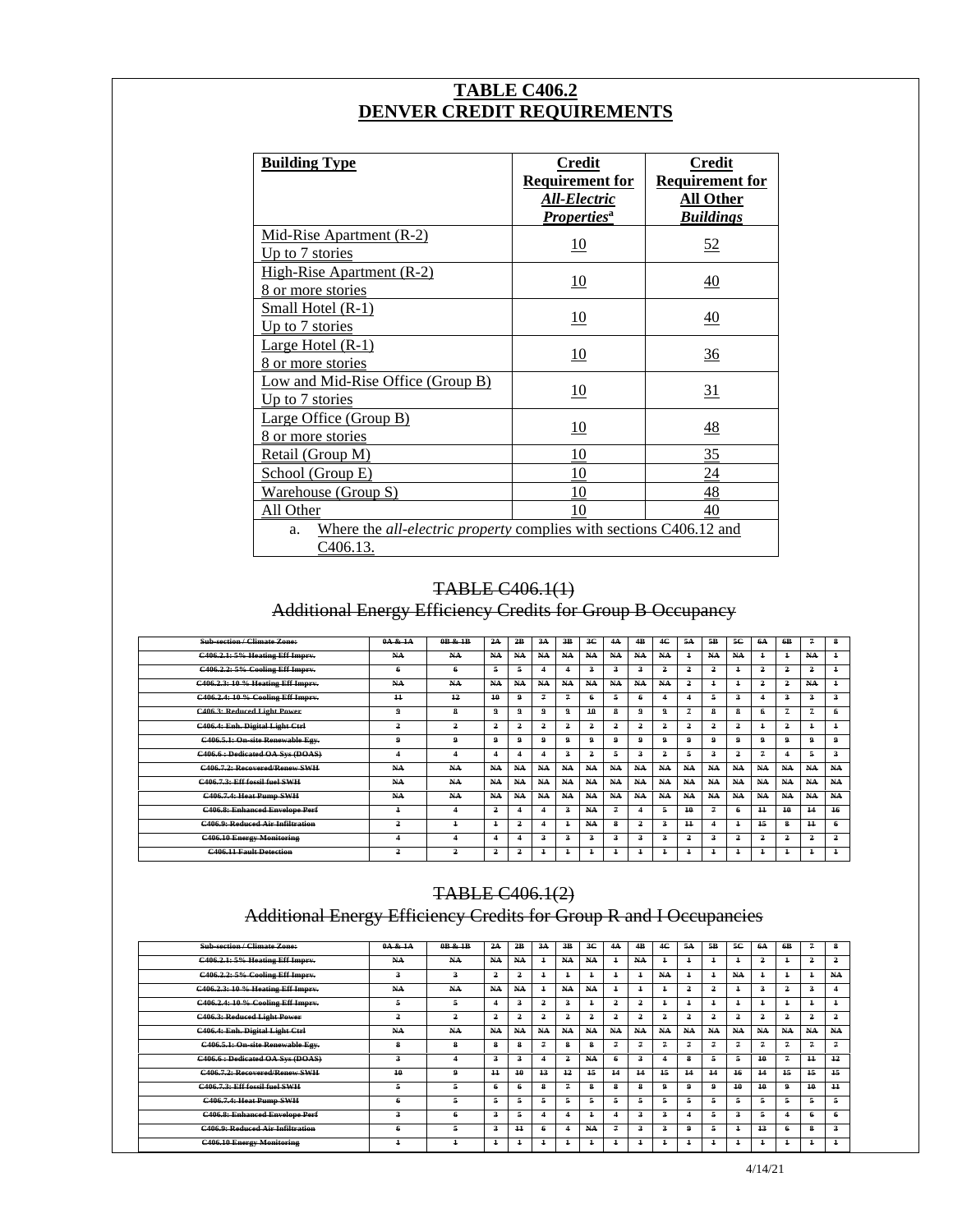| $\sim$ $\sim$ $\sim$<br>$\cdot$<br>0.106<br><b>Foult Detection</b><br><del>.</del><br>- <del>- - - - - - -</del><br>$-100.2.$<br>1111<br>$\cdots$<br>$\ddotsc$ |  |  |  |  |  |  |  |  |  |  |
|----------------------------------------------------------------------------------------------------------------------------------------------------------------|--|--|--|--|--|--|--|--|--|--|
|                                                                                                                                                                |  |  |  |  |  |  |  |  |  |  |

## TABLE C406.1(3)

Additional Energy Efficiency Credits for Group E Occupancies

| <b>Sub-section / Climate Zone:</b>         | 0A & 1A        | 0B & 1B        | 2A         | 2B                      | 3A                      | 3B                      | 3 <sup>c</sup> | 4A                   | 4B                   | 4C             | 5A                   | 5B                      | 5C                   | 6A                      | 6B             | 7                    | 8                       |
|--------------------------------------------|----------------|----------------|------------|-------------------------|-------------------------|-------------------------|----------------|----------------------|----------------------|----------------|----------------------|-------------------------|----------------------|-------------------------|----------------|----------------------|-------------------------|
| C406.2.1: 5% Heating Eff Imprv.            | NA.            | NA             | NA         | NA                      | $\ddot{+}$              | $\ddagger$              |                | $\ddagger$           | $\ddot{\phantom{1}}$ | 2              | $\ddot{\textbf{r}}$  | $\overline{a}$          | $\ddot{\phantom{1}}$ | $\overline{a}$          | 2              | з.                   | $\overline{4}$          |
| C406.2.2: 5% Cooling Eff Imprv.            | 4              | 4              | 2          | 3                       | $\overline{a}$          | 2                       | ٥              | 2                    | 4                    | $\ddot{+}$     | $\ddagger$           | $\overline{1}$          | NA.                  | $\ddagger$              | $\ddagger$     | 4                    | NA.                     |
| C406.2.3: 10 % Heating Eff Imprv.          | NA.            | NA             | NA         | $\ddagger$              | ÷                       | $\ddagger$              |                | 2                    | 3                    |                | 3                    | 4                       | 3                    |                         | $\overline{a}$ | 5                    | 7                       |
| C406.2.4: 10 % Cooling Eff Imprv.          | 7              | 8              | 7          | 6                       | 5                       | 4                       | 2              | $\ddot{\phantom{a}}$ | $\overline{a}$       | $\ddagger$     | 2                    | $\overline{a}$          | $\ddot{\phantom{1}}$ | $\overline{a}$          | 2              | 2                    | $\ddagger$              |
| C406.3: Reduced Light Power                | 8              | 8              | 8          | 9                       | 8                       | 9                       | 4              | 8                    | 9                    | 9              | 8                    | 9                       | 8                    | 7                       | 8              | 7                    | 7                       |
| C406.4: Enh. Digital Light Ctrl            | 2              | 2              | 2          | 2                       | $\overline{a}$          | 2                       | $\overline{2}$ | $\overline{a}$       | 2                    | $\overline{a}$ | 2                    | $\overline{\mathbf{a}}$ | 2                    | $\overline{a}$          | 2              | 2                    | $\ddagger$              |
| C406.5.1: On-site Renewable Egy.           | 6              | 6              |            | 4                       |                         | 4                       |                | 6                    | А.                   | 6              | 6                    | 6                       | 6                    | -6                      | 6              | 5                    | 5                       |
| C406.6 : Dedicated OA Sys (DOAS)           | NA.            | NA             | NA         | NA                      | NA-                     | NA-                     | NA-            | NA                   | NA-                  | NA             | NA                   | NA-                     | NA-                  | NA-                     | NA             | NA-                  | NA-                     |
| C406.7.2: Recovered/Renew SWH*             | $\ddagger$     | $\overline{1}$ | 4          | $\ddagger$              |                         | $\ddagger$              |                | $\overline{1}$       | $\pm$                | $\overline{1}$ | $\overline{1}$       | $\overline{\mathbf{1}}$ | $\overline{1}$       | $\overline{1}$          | $\overline{1}$ | $\ddagger$           | $\ddagger$              |
| C406.7.3: Eff fossil fuel SWH <sup>*</sup> | NA-            | $\ddagger$     | $\ddagger$ | $\ddagger$              |                         | $\ddagger$              |                | $\overline{a}$       | 2                    | $\overline{a}$ | 2                    | 3                       | 2                    | $\mathbf{a}$            | $\overline{a}$ | з.                   | 5                       |
| C406.7.4: Heat Pump SWH"                   | NA-            | NA.            | NA         | N <sub>A</sub>          | NA.                     | N <sub>A</sub>          | N <sub>A</sub> | $\ddagger$           | NA                   | NA             | $\ddot{\phantom{1}}$ | $\overline{1}$          | NA.                  | $\ddot{+}$              | $\ddagger$     | $\ddot{\phantom{1}}$ | $\ddagger$              |
| <b>C406.8: Enhanced Envelope Perf</b>      | 3              | $\overline{4}$ | 3          | $\overline{\mathbf{4}}$ | $\overline{\mathbf{2}}$ | $\overline{\mathbf{4}}$ |                | $\ddagger$           | $\overline{a}$       | $\ddagger$     | $\overline{a}$       | 3                       | NA-                  | $\overline{\mathbf{4}}$ | $\overline{a}$ | 6                    | 9                       |
| <b>C406.9: Reduced Air Infiltration</b>    | $\overline{1}$ | $\overline{1}$ |            | 2                       | NA.                     | NA                      | NA-            | NA                   | NA-                  | NA             | $\ddot{\phantom{1}}$ | NA                      | NA.                  | 4                       | $\ddagger$     |                      | $\overline{\mathbf{3}}$ |
| <b>C406.10 Energy Monitoring</b>           | 3              | 3              | 3          | 3                       | $\overline{\mathbf{a}}$ | 3                       | 2              | $\overline{a}$       | $\overline{a}$       | 2              | 2                    | 3                       | 2                    | $\overline{a}$          | $\overline{a}$ | 2                    | 2                       |
| <b>C406.11 Fault Detection</b>             | $\overline{1}$ | 2              | $\ddagger$ |                         |                         | $\ddagger$              |                | $\mathbf{1}$         | $\pm$                | $\overline{1}$ | $\ddagger$           | 4                       | $\overline{1}$       | $\overline{1}$          | $\ddagger$     | $\pm$                | 2                       |

d. For schools with showers or full service kitchens

Г

### TABLE C406.1(4)

## Additional Energy Efficiency Credits for Group M Occupancy

| Sub-section / Climate Zone:             | 0A & 1A                 | 0B & 1B      | $2\mathbf{A}$           | 2B                      | 3 <sub>A</sub>          | 3B                      | 3 <sub>C</sub>          | $4\text{Å}$    | 4 <b>B</b>              | 4 <sub>C</sub>          | 5A                      | 5B                      | 5C                      | <b>6A</b>               | 6 <b>B</b>              | $\overline{z}$          | 8                       |
|-----------------------------------------|-------------------------|--------------|-------------------------|-------------------------|-------------------------|-------------------------|-------------------------|----------------|-------------------------|-------------------------|-------------------------|-------------------------|-------------------------|-------------------------|-------------------------|-------------------------|-------------------------|
| C406.2.1: 5% Heating Eff Imprv.         | NA                      | NA           | NA                      | NA                      | $\overline{1}$          |                         | NA                      | $\overline{1}$ | $\overline{\mathbf{1}}$ | $\overline{\mathbf{2}}$ | $\overline{2}$          | $\overline{\mathbf{2}}$ | $\overline{\mathbf{2}}$ | $\mathbf{3}$            | $\overline{2}$          | 3                       | 4                       |
| C406.2.2: 5% Cooling Eff Impry.         | 5.                      | 6            | 4                       |                         | $\mathbf{3}$            | $\mathbf{a}$            | $\overline{\mathbf{1}}$ | 2              | $\overline{\mathbf{2}}$ | 4                       |                         | $\overline{\mathbf{2}}$ | NA                      | $\overline{1}$          | $\ddot{\phantom{1}}$    | $\overline{\mathbf{1}}$ | NA                      |
| C406.2.3: 10 % Heating Eff Imprv.       | NA                      | NA           | NA                      | $\overline{1}$          | $\overline{1}$          |                         | $\overline{\mathbf{1}}$ | 2              | $\overline{\mathbf{2}}$ | 4                       | $\overline{\mathbf{3}}$ | 4                       | 5.                      | 5                       | $\overline{\mathbf{a}}$ | 4                       | s                       |
| C406.2.4: 10 % Cooling Eff Imprv.       | $\mathbf{Q}$            | 12           | $\mathbf{Q}$            | 8                       | 6                       | 6.                      | $\overline{\mathbf{3}}$ | 4              | 4                       |                         | $\overline{2}$          | 3                       | NA                      | $\overline{\mathbf{2}}$ | $\overline{\mathbf{2}}$ | $\overline{2}$          | $\overline{1}$          |
| C406.3: Reduced Light Power             | 13                      | 13           | 15                      | 14                      | 46                      | 14                      | 17                      | 15             | 15                      | 44                      | 12                      | 44                      | 14                      | 16                      | 16                      | 44                      | 12                      |
| C406.4: Enh. Digital Light Ctrl         | 3                       | $\mathbf{3}$ | $\overline{\mathbf{4}}$ | $\overline{\mathbf{a}}$ | $\overline{4}$          | $\overline{\mathbf{a}}$ | 4                       | 4              | 4                       | 3                       | з                       | 3                       | з                       | $\overline{\mathbf{4}}$ | 4                       | 3                       | 3                       |
| C406.5.1: On-site Renewable Egy.        | $\mathbf{a}$            | $\mathbf{a}$ | 2                       | s.                      | $\mathbf{a}$            | s                       | 2                       | s.             | 2                       | $\mathfrak I$           | 7                       | ı                       | 2                       | $\overline{1}$          | $\mathbf{z}$            | $\overline{z}$          | 6                       |
| C406.6 : Dedicated OA Sys (DOAS)        | 3                       |              | $\overline{\mathbf{a}}$ | 3                       | $\overline{\mathbf{a}}$ | 3                       | 4                       | 3              | $\overline{2}$          | $\overline{\mathbf{2}}$ | $\mathbf{\hat{}}$       | 3                       | $\overline{2}$          | $\overline{\mathbf{4}}$ | $\overline{\mathbf{a}}$ | 4                       | 4                       |
| C406.7.2: Recovered/Renew SWH           | NA                      | NA           | NA                      | NA                      | NA                      | NA                      | NA                      | NA             | NA                      | NA                      | NA                      | NA                      | NA                      | NA                      | NA                      | NA                      | NA                      |
| C406.7.3: Eff fossil fuel SWH           | NA                      | NA           | NA                      | NA-                     | NA                      | NA                      | NA                      | NA             | NA                      | NA                      | NA                      | NA                      | NA                      | NA                      | NA                      | NA                      | NA                      |
| C406.7.4: Heat Pump SWH                 | NA                      | NA           | NA                      | NA                      | NA                      | NA                      | NA                      | NA             | NA                      | NA                      | NA                      | NA                      | NA                      | NA                      | NA                      | NA                      | NA                      |
| <b>C406.8: Enhanced Envelope Perf</b>   | 4                       | 6            | $\mathbf{3}$            | 4                       | $\mathbf{3}$            | 3                       | $\ddagger$              | 6.             |                         | 4                       |                         | 5                       |                         | 6                       | 5                       | $\mathbf{a}$            | 9.                      |
| <b>C406.9: Reduced Air Infiltration</b> | ┻                       |              | ÷                       | $\overline{\mathbf{2}}$ | $\overline{1}$          |                         | NA                      | 3              | 4                       | $\overline{1}$          | $\mathbf{a}$            | $\overline{\mathbf{2}}$ |                         | $\mathfrak I$           | $\overline{\mathbf{a}}$ | 4                       | $\overline{\mathbf{a}}$ |
| <b>C406.10 Energy Monitoring</b>        | $\overline{\mathbf{4}}$ | 5.           | 5.                      | 5.                      | 5.                      |                         | $\overline{\mathbf{4}}$ | 4              | Δ                       | $\overline{\mathbf{a}}$ | $\overline{\mathbf{3}}$ | 4                       | 3                       | $\overline{\mathbf{4}}$ | $\overline{\mathbf{4}}$ | 4                       | $\overline{\mathbf{a}}$ |
| <b>C406.11 Fault Detection</b>          | $\overline{\mathbf{2}}$ | $\mathbf{r}$ | $\overline{\mathbf{2}}$ | $\overline{a}$          |                         |                         |                         | 1              | 4                       |                         |                         | 1                       |                         | $\overline{1}$          |                         | $\overline{2}$          | $\overline{\mathbf{2}}$ |

### TABLE C406.1(5)

## Additional Energy Efficiency Credits for Othera Occupancies

| <b>Sub-section / Climate Zone:</b>         | 0A & 1A                 | 0B & 1B        | 2A                      | 2B         | 3A         | 3B                      | 3C                      | 4A    | 4B                      | 4C             | 5A                      | 5B                      | 5C                      | 6A             | 6B                      | $\overline{7}$          | 8                       |
|--------------------------------------------|-------------------------|----------------|-------------------------|------------|------------|-------------------------|-------------------------|-------|-------------------------|----------------|-------------------------|-------------------------|-------------------------|----------------|-------------------------|-------------------------|-------------------------|
| <b>C406.2.1: 5% Heating Eff Imprv.</b>     | NA                      | NA             | NA                      | NA.        | $\ddagger$ |                         | $\ddagger$              | $\pm$ | $\ddagger$              | 2              | $\overline{1}$          | $\overline{a}$          | $\ddagger$              | $\overline{a}$ | 2                       | $\overline{\mathbf{3}}$ | $\overline{\mathbf{3}}$ |
| C406.2.2: 5% Cooling Eff Imprv.            | 5                       | 5.             | 4                       |            | 3          | 3                       | 2                       | 2     | 2                       |                | $\ddagger$              | $\overline{a}$          | $\pm$                   | $\overline{1}$ | $\ddot{\phantom{1}}$    | $\ddagger$              | $\ddagger$              |
| C406.2.3: 10 % Heating Eff Imprv.          | NA                      | NA             | NA                      | $\ddagger$ | $\ddagger$ |                         | $\ddagger$              | 2     | 2                       | 3              | $\overline{\mathbf{3}}$ | 3                       | 3                       |                | 3                       | 5                       | 5                       |
| C406.2.4: 10 % Cooling Eff Imprv.          | 8                       | 9              | 8                       | 7          | 5          |                         | 3                       |       | $\overline{\mathbf{4}}$ | 2              | $\overline{a}$          | $\overline{a}$          | 2                       | $\overline{a}$ | 2                       | $\overline{a}$          | $\overline{2}$          |
| C406.3: Reduced Light Power                | 8                       | 8              | 9                       | 9          | 9          | 9                       | 10                      | 8     | $\mathbf{Q}$            | 9              | $\overline{4}$          | 8                       | 8                       | 8              | 8                       | 8                       | $\overline{7}$          |
| C406.4: Enh. Digital Light Ctrl            | 2                       | 2              | $\overline{a}$          | 2          | 2          | $\overline{2}$          | 2                       | 2     | 2                       | 2              | $\overline{a}$          | $\overline{\mathbf{a}}$ | $\overline{a}$          | $\overline{a}$ | $\overline{\mathbf{a}}$ | $\overline{a}$          | $\ddagger$              |
| C406.5.1: On-site Renewable Egy.           | 8                       | 8              | 8                       | 8          | 8          | 8                       | 8                       | 8     | 8                       | 7              | $\overline{4}$          | 2                       | $\mathbf{z}$            | 7              | 7                       | $\overline{7}$          | $\mathbf{z}$            |
| C406.6 : Dedicated OA Sys (DOAS)           | $\overline{\mathbf{3}}$ | 4              | $\overline{\mathbf{3}}$ | з.         |            | 3                       | 2                       |       | з.                      | $\overline{a}$ | 5                       |                         | 3                       | 7              | 5                       | $\overline{7}$          | 6                       |
| C406.7.2: Recovered/Renew SWH <sup>*</sup> | 40                      | 9              | $+$                     | 10         | $+3$       | $+2$                    | 15                      | 14    | 14                      | $+5$           | 14                      | 14                      | 16                      | 14             | $+5$                    | 15                      | 15                      |
| C406.7.3: Eff fossil fuel SWH <sup>b</sup> | 5                       | 5.             | 6                       |            | 8          | 7                       | 8                       | 8     | 8                       | 9              | 9                       | 0                       | 10                      | 10             | 9                       | 10                      | $\pm$                   |
| C406.7.4: Heat Pump SWH <sup>b</sup>       | 6                       |                | 5                       | 5.         | 5          |                         | 5.                      |       | 5.                      | 5.             | 5                       | 5.                      | 5                       | 5              | 5                       | 5                       | 5.                      |
| <b>C406.8: Enhanced Envelope Perf</b>      | 3                       | 6              | 3                       |            | 3          |                         | $\ddagger$              | 5.    | 4                       | 3              | 5                       |                         | $\overline{\mathbf{4}}$ | 7              | 6                       | 9                       | 10                      |
| <b>C406 .9: Reduced Air Infiltration</b>   | 3                       | 2              | 2                       |            | 4          | $\overline{\mathbf{2}}$ | NA                      | ₳     | $\overline{2}$          | 2              | 6                       |                         | $\ddagger$              | 10             | 5                       | $\overline{7}$          | 4                       |
| <b>C406.10 Energy Monitoring</b>           | 3                       | 3              | $\overline{a}$          | 3          | 3          | 3                       | $\overline{\mathbf{3}}$ | 3     | з.                      | 3              | 2                       | 3                       | $\overline{a}$          | $\overline{a}$ | 2                       | $\overline{\mathbf{3}}$ | $\overline{2}$          |
| <b>C406.11 Fault Detection</b>             | 2                       | $\overline{a}$ | 2                       | 2          | $\ddagger$ |                         | $\ddagger$              | ÷.    | $\ddagger$              |                | $\overline{1}$          |                         | $\ddagger$              | $\overline{1}$ | $\overline{1}$          | $\overline{1}$          | $\ddagger$              |

e. Other occupancy groups include all Groups except for Groups B, R, I, E, and M

d. in  $C406.7$ . Ler

**C406.2.5 More than ten percent cooling efficiency improvement.** Where equipment exceeds the minimum annual cooling and heat rejection efficiency requirements by more than 10 percent, energy efficiency credits for cooling may be determined using Equation 4-12, rounded to the nearest whole number. Where multiple cooling performance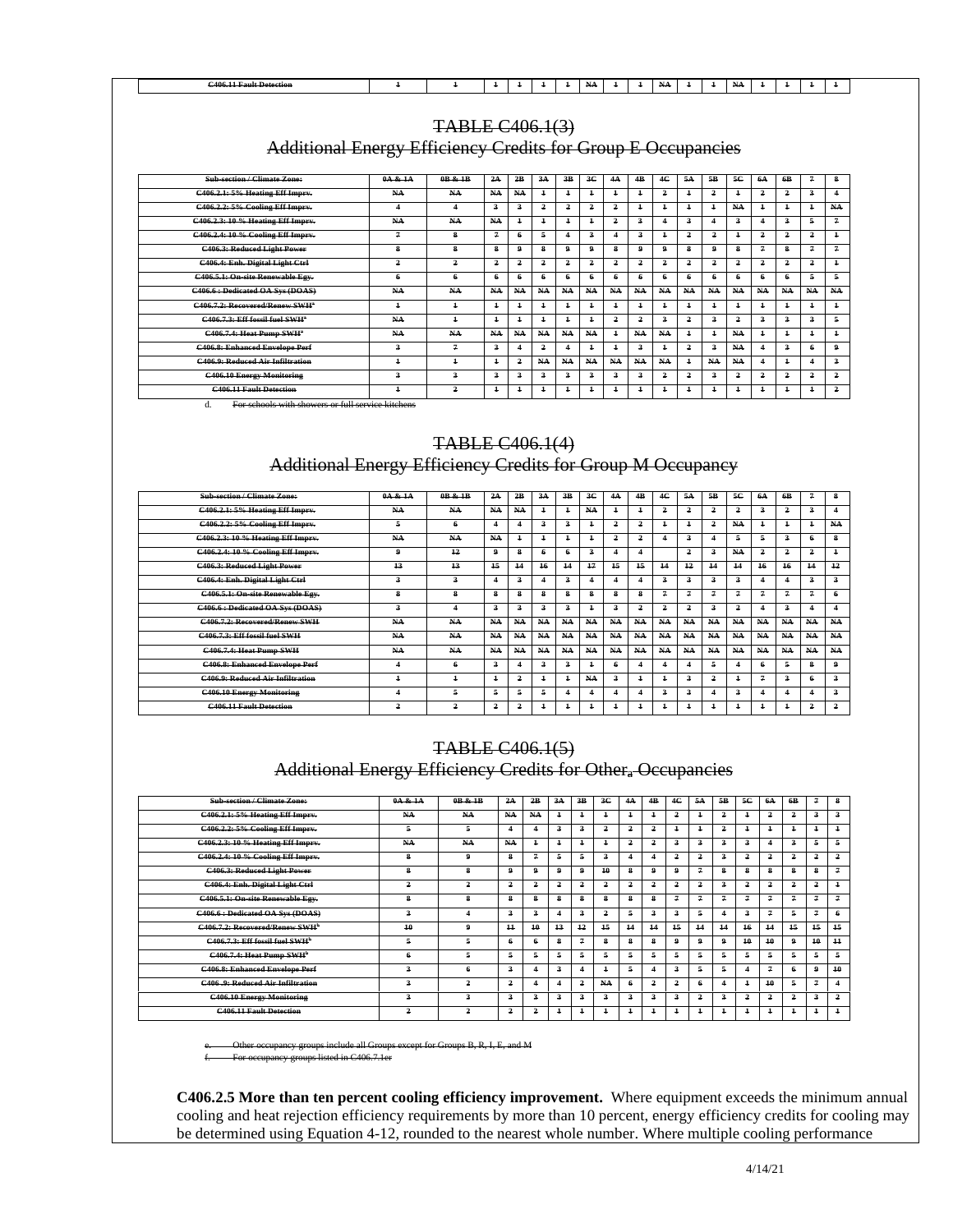requirements are provided, the equipment shall exceed the annual energy requirement, including IEER, SEER, and IPLV.

$$
EEC_{CEC} = EEC_{10} \times [1 + ((CEI - 10 percent) / 10 percent)]
$$

### **(Equation 4-12)**

 $\text{EEC}_{\text{CEC}}$  energy efficiency credits for heating efficiency improvement  $\text{EEC}_{10}$  = C406.2.4 credits from Tables C406.1(1) through C406.1(5)  $CEI =$  the lesser of: the improvement above minimum cooling and heat rejection efficiency requirements, or 15 percent

**C406.2.6 More than ten percent heating efficiency improvement.** Where equipment exceeds the minimum annual heating efficiency requirements by more than 10 percent, energy efficiency credits for heating may be determined using Equation 4-13, rounded to the nearest whole number. Where multiple heating performance requirements are provided, the equipment shall exceed the annual energy requirement, including HSPF and COP.

```
\text{EEC}_{\text{HEC}} = \text{EEC}_{10} \times [1 + ((\text{HEI} - 10 \text{ percent}) / 10 \text{ percent})] (Equation 4-13)
```
## **Where:**

 $\text{EEC}_{\text{HEC}}$  energy efficiency credits for heating efficiency improvement  $\text{EEC}_{10}$  = C406.2.3 credits from Tables C406.1(1) through C406.1(5)  $HEI =$  the improvement above minimum heating efficiency requirements

**C406.5.2 Enhanced renewable credit.** Where the total minimum ratings of on-site renewable energy systems exceeds the rating in Section C406.5.1, additional energy efficiency credits shall be determined based on Equation 4-14, rounded to the nearest whole number. The credits shall not exceed the maximum credits indicated in Table C406.1.**C406.8 Enhanced envelope performance.** The total UA of the building thermal envelope as designed shall be not less than Section C406.8.1 or C406.8.2.

**C406.8.1 Reduced envelope UA.** 15 percent below the total UA of the building thermal envelope in accordance with Section C402.1.5.

**C406.8.2 Further Reduced envelope UA.** 25 percent below the total UA of the building thermal envelope in accordance with Section C402.1.5.

**C406.9 Reduced air infiltration.** Air infiltration shall be verified by whole-building pressurization testing conducted in accordance with ASTM E779 or ASTM E1827 by an independent third party. The measured air leakage rate of the building envelope shall not exceed  $0.25 \text{ efm/ft2}$  (2.0 L/s x m2) be tested under a pressure differential of 0.3 inches water column (75 Pa), with the calculated surface area being the sum of the above- and below-grade building envelope. A report that includes the tested surface area, floor area, air by volume, stories above grade, and leakage rates shall be submitted to the code official and the building owner. *Buildings* shall comply with Section C406.9.1 or C406.9.2.

**Exception:** For buildings having over 250,000 square feet (25 000 m2) of conditioned floor area, air leakage testing need not be conducted on the whole building where testing is conducted on representative above-grade sections of the building. Tested areas shall total not less than 25 percent of the conditioned floor area and shall be tested in accordance with this section.

**C406.9.1 Reduced air infiltration.** Air infiltration shall be verified in accordance with Section C406.9. The air leakage shall not exceed 0.25 cfm/ft2 (2.0 L/s x m2).

**C406.9.2 Further reduced air infiltration.** Air infiltration shall be verified in accordance with Section C406.9. The air leakage shall not exceed 0.15 cfm/ft2 (1.2 L/s x m2). Credits for this section shall not be combined with credits for Section C406.9.1.

*Add the following sections:*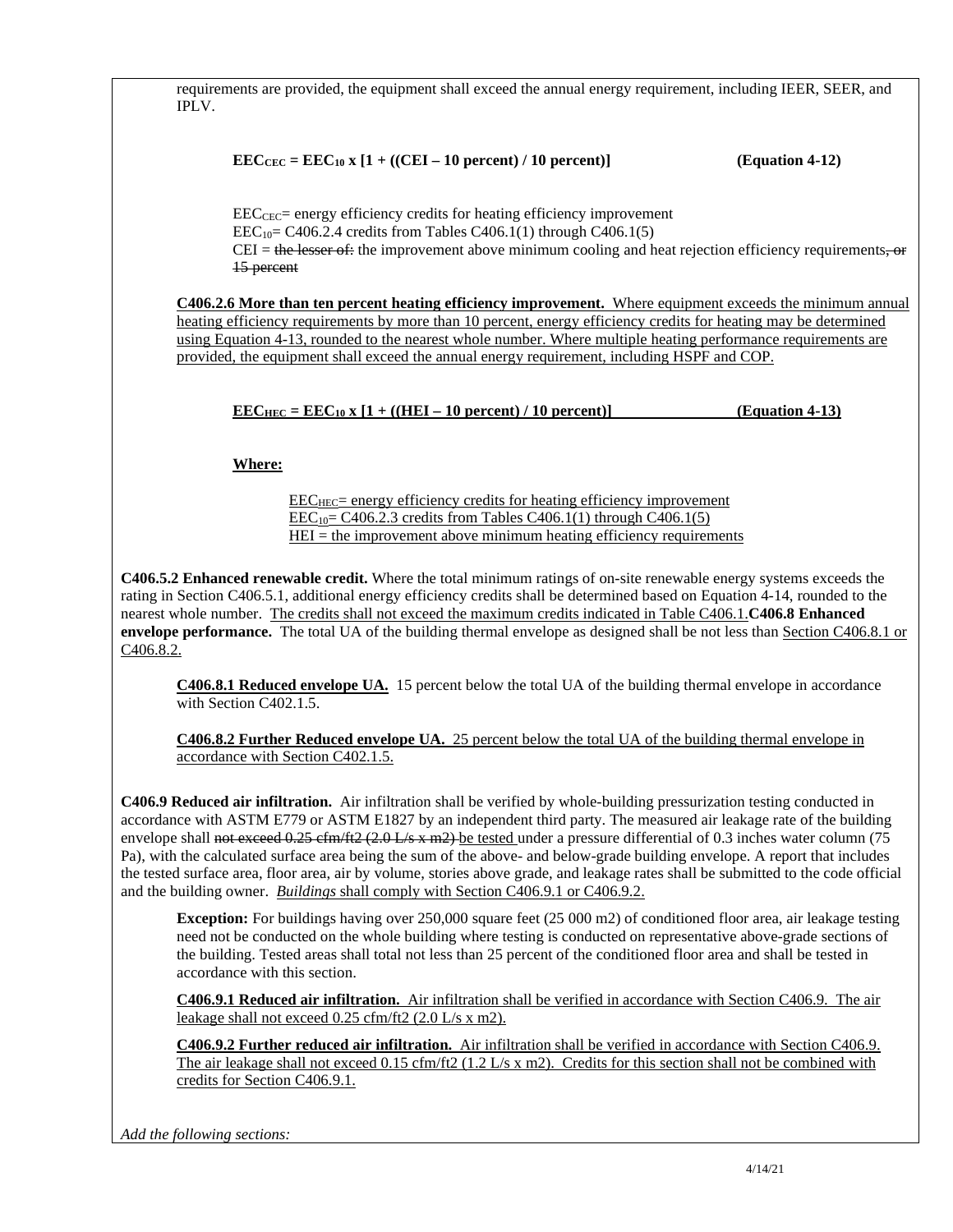**C406.12 Electric Space Heating.** All space heating shall be provided by electric equipment in accordance with this section. *Buildings* utilizing this section shall not be eligible for credits from sections C406.2.1 and C406.2.3. **C406.12.1 Electric resistance heat.** The total electric resistance load shall not exceed 1.35W per square foot of *conditioned floor area* of the *building.*  **Exception:** Electric resistance elements integrated into heat pump equipment. **C406.12.2 Heat pump equipment.** Heat pump equipment shall comply with the following: 1. Packaged Terminal Heat Pumps and Single Package Vertical Heat Pumps shall have a rated COP of not less than 1.5 when operating at @5°F. 2. All other heat pumps shall comply with the following: 2.1 Heat pumps shall have a rated COP of not less than 1.75 when operating at @5°F. 2.2 Non-Ducted heat pumps shall have an HSPF of not less than 10. 2.3 Ducted heat pumps shall have an HSPF of not less than 9. **Exception:** Where the *building* is served by an energy or heat recovery ventilation system with a Sensible Recovery Efficiency (SRE) of not less than 75 percent or an *enthalpy recovery ratio* of not less than 60 percent at heating design condition. **C406.13 Electric Water Heating.** All *service water heating* shall be provided by electric water heating equipment. **C406.14 Demand responsive controls.** All thermostatic controls serving the building shall be provided with *demand responsive controls* approved for participation in a *demand response program* that serves the *building site.* **C406.15 HVAC System Fan Power.** The total design fan power for all HVAC units shall comply with Section C406.15.1 or C406.15.2. **C406.15.1 Reduced HVAC System Fan Power.** The total design fan power for all HVAC units shall be no less than 10 percent lower than the fan power allowance defined in Table C403.8.1. **C406.15.2 Further reduced HVAC System Fan Power.** The total design fan power for all HVAC units shall be no less than s 20 percent lower than the fan power allowance defined in Table C403.8.1, Option 2.

Denver Green Code:

The Denver Green Code requires the following minimum number of credit points, in addition to meeting all applicable prescriptive requirements in 704.1. Compliance with the prescriptive path requires the installation on site PV generation.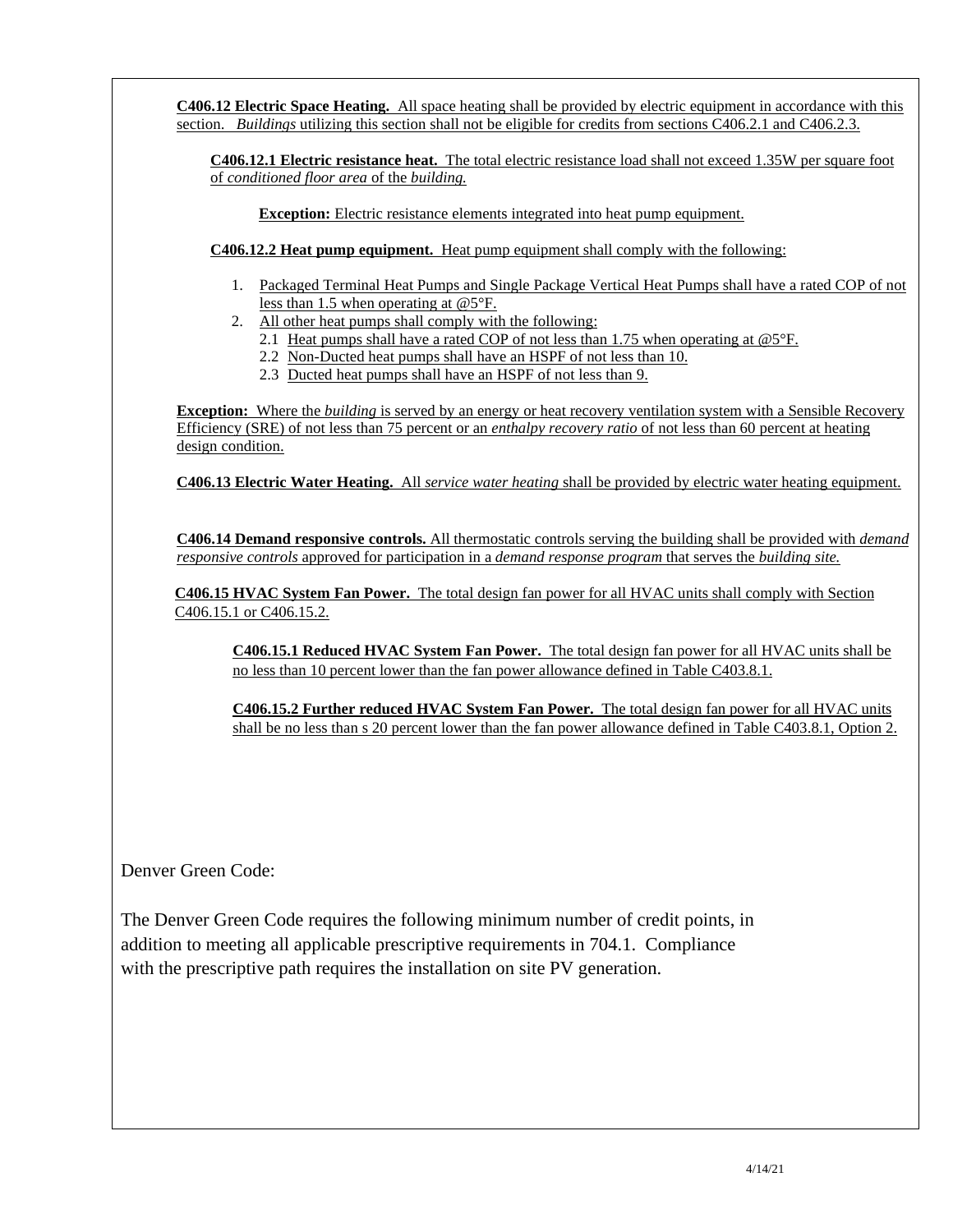| <b>TABLE C406.2</b>                   |
|---------------------------------------|
| DENVER GREEN CODE CREDIT REQUIREMENTS |

| <b>Building Type</b>                                                                  | Credit<br><b>Requirement for</b><br>All-Electric<br><b>Properties</b> <sup>a</sup> | Credit<br><b>Requirement for</b><br><b>All Other</b><br><b>Buildings</b> |
|---------------------------------------------------------------------------------------|------------------------------------------------------------------------------------|--------------------------------------------------------------------------|
| Mid-Rise Apartment (R-2)<br>Up to 7 stories                                           | <u> 11</u>                                                                         | <u>57</u>                                                                |
| <b>High-Rise Apartment (R-2)</b><br>8 or more stories                                 | 11                                                                                 | $\overline{44}$                                                          |
| <b>Small Hotel (R-1)</b><br>Up to 7 stories                                           | 11                                                                                 | $\overline{44}$                                                          |
| Large Hotel (R-1)<br>8 or more stories                                                | 11                                                                                 | $\overline{40}$                                                          |
| Low and Mid-Rise Office (Group B)<br>Up to 7 stories                                  | 11                                                                                 | $\frac{34}{5}$                                                           |
| <b>Large Office (Group B)</b><br>8 or more stories                                    | 11                                                                                 | 53                                                                       |
| Retail (Group M)                                                                      | 11                                                                                 | 39                                                                       |
| School (Group E)                                                                      | 11                                                                                 | $\frac{26}{5}$                                                           |
| Warehouse (Group S)                                                                   | 11                                                                                 | 53                                                                       |
| All Other                                                                             | 11                                                                                 | 44                                                                       |
| a: Where the <i>all-electric property</i> complies with sections C406.12 and C406.13. |                                                                                    |                                                                          |

### **Supporting Information (Required):**

All proposals must include a written explanation and justification as to how they address physical, environmental, and/or customary characteristics that are specific to the City and County of Denver. The following questions must be answered for a proposal to be considered.

### **Reason for Revisions:**

The Commercial Prescriptive Working Group met over a series of 4 meetings and recommended several modifications to the original proposal, including:

- **Combine all C406 proposals into a single proposal.** Only one of the C406 proposals impacted stringency, the others added flexibility through the addition of more credit options. The WG found it difficult to see C406 as a comprehensive whole of both increased stringency and increased options, so recommended putting all of the proposals together.
- **Definition of All-Electric Property.** The definition of "all-electric property" was modified to explicitly allow combustion for emergency and standby power. The WG wanted explicit clarity about how these systems fit into allelectric buildings. This was done in the definition since it was seen as useful for all building types, even residential occupancies, and because it was seen as the place that would provide the most clarity for users.
- **New line-items in Table C406.1.** In a handful of places, increased levels of credits are available beyond those in the table. This makes it easy for design teams to miss opportunities to achieve credits. Additional line-items and/or notes were added for >10% performance improvement for space conditioning equipment and additional lighting power reduction. A credit range for on-site renewables was also added.
- **Renewables Cap:** A cap of 10% was added for onsite renewables credits. This was to align C406 with similar modifications made to the modeling path where the renewables cap was raised from 5% to 10%.
- **Calibrating Credit targets:** The credit targets for mixed fuel restaurants and retail were reduced to make them more achievable with available credits in the table.
- **Space heating electrification option:** The credit option for space heating was modified to provide additional ways to comply with the credit requirements. Space heating would need to be either low-energy resistance, cold-climate HPs, or code-compliant HPs paired with energy recovery.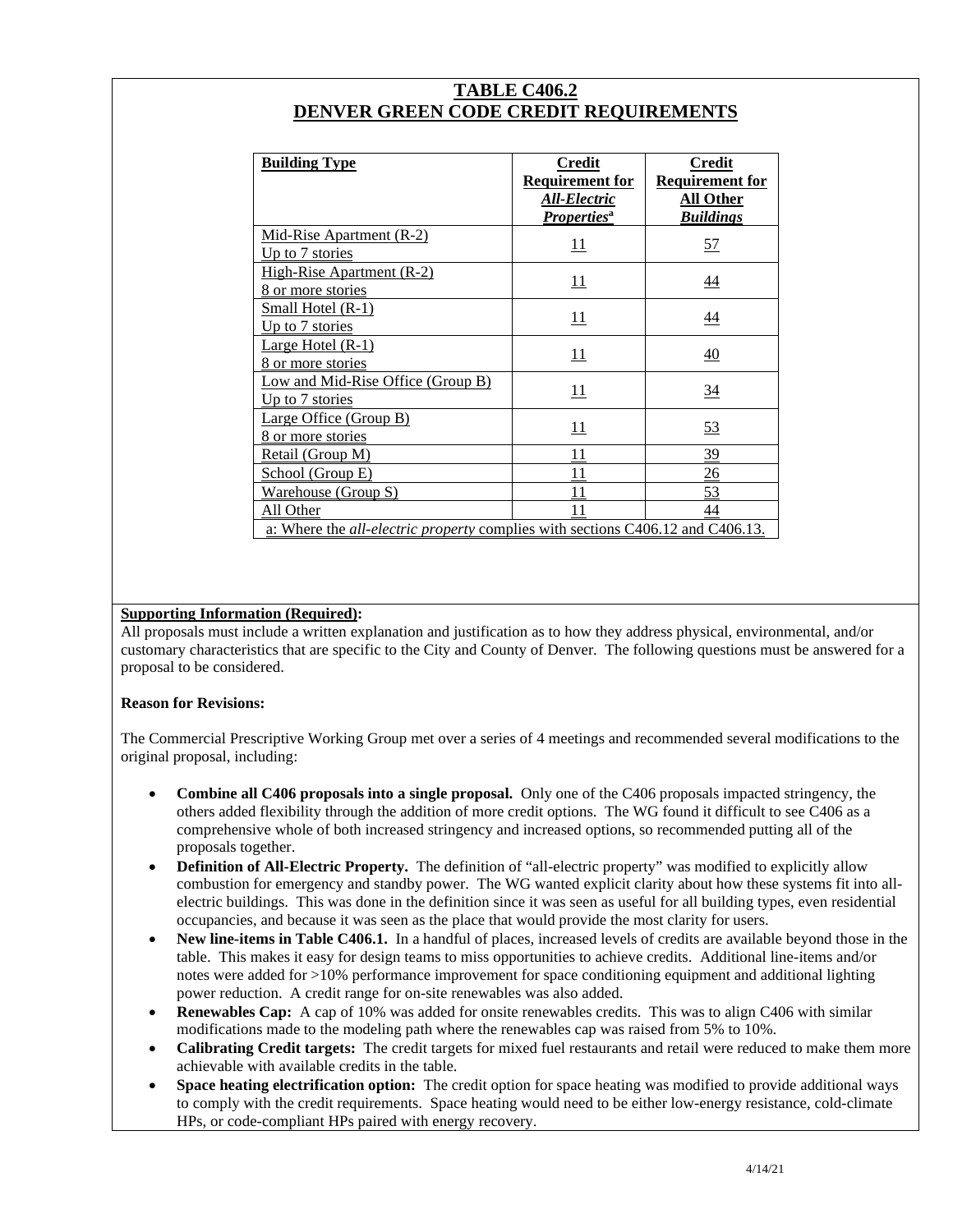- **Water heating electrification option:** The credit option for water heating electrification was modified to make it simpler. The requirement for HP water heating was eliminated to make it easier for projects to seek the electrification credits. The credit values were also reduced to recognize the lower value of the measures. Projects can still pursue additional credits for electric water heating through pursuing the increased efficiency credits.
- **Demand Responsive controls:** The demand responsive controls requirements were moved out of the proposed mandatory section of the code and made options in C406. The WG was concerned about the alignment between the requirements and DR program offerings that would be available to newly constructed buildings. The requirements for DR thermostats were modified so that they require controls that are currently approved for a local DR program instead of the original set of functional requirements. A definition for DR program was introduced to support this language.
- **Reduced Fan Power:** An additional option for reduced fan power was added. This was originally proposed for the main body of the code, but was moved here as an option. It includes two options for 10% and 20% fan power reduction.
- Purpose: What does your proposal achieve?

The purpose of this proposal is to calibrate the number of points required by IECC Section C406 to meet the performance goals set by the City of Denver for the next cycle of the Denver Energy Code in "Denver's Net Zero Energy (NZE) New Buildings & Homes Implementation Plan." It also sets specific targets based on building type in order to allow Denver to move all building types toward Denver's NZE goal at a level rate.

Reason (for original proposal): Why is your proposal necessary?

The 2021 edition of the IECC replaced the C406 package options with credits options. Rather than requiring projects to choose one of a list of efficiency packages, C406 now sets a credits target and offers a list of efficiency options with "efficiency credits" that vary by climate zone and building type. A building chooses one or more of these measures to achieve the credit target. This was done for two primary reasons:

- The existing packages delivered widely inconsistent savings across different building types and climate zones (from less than 1% to over 5% according to an analysis by the Pacific Northwest National Laboratory). By establishing different credit values for the measures for different building types in different climate zones, the credits approach delivers more consistent savings from Section C406.
- The credit target would make it easier for jurisdictions to increase the stringency of the prescriptive path in a way that was consistent and credible.

This structure has several advantages for Denver's effort to increase the stringency of the energy code to meet the City's climate goals:

- It allows the stringency of the prescriptive compliance path to be quickly and easily calibrated to Denver's goals by simply changing the number of points required.
- It provides the maximum flexibility possible for projects using the prescriptive path since project teams will be able to choose which credit options are the most effective and cost effective for their particular project.
- It allows the custom elements of Denver's code to be confined to Section C406, which offers related benefits:
	- It keeps Denver's code requirements more aligned with those of neighboring jurisdictions since the efficiency requirements in the main body of the code remain the same. This will make compliance easier for the market, which will make enforcement easier for the City.
	- o It requires little to no change to standard code compliance tools like COMCheck. In the 2019 code cycle, Denver adopted multiple amendments to the 2018 IECC, and had to work with the Department of Energy and Pacific Northwest National Lab to create a custom version of COMCheck. Denver had to wait while the modifications were made to COMCheck before it could be used. Additionally, while this task was paid for using state code support dollars from DOE, the budget for those dollars is fixed and may not be available after adoption.
- Substantiation: Why is your proposal valid? (i.e. technical justification)

### **Target Setting**

This proposal sets a new credit target for the 2021 edition of the Denver Energy Code that aligns with the performance goal set for the 2021 DEC by "Denver's Net Zero Energy (NZE) New Buildings & Homes Implementation Plan" (see chart below). The existing IECC delivers different levels of performance for different building types, with some building types closer to Denver's NZE goal that others. Based on an analysis of building performance by New Buildings Institute, Denver's *Implementation Plan* includes the percent savings that will need to be achieved in each code cycle to ultimately achieve Denver's NZE goal (see table below and the "Energy Performance Targets in Code" section of the *Implementation Plan* for more information). The DEC -2019 is about 7% more efficient than the IECC-2021. This relationship between the DEC-2019 and IECC-2021 and the performance improvements in the *Implementation Plan* for the DEC-2021 can be combined to calculate the improvement that is required beyond the IECC-2021 for each building type.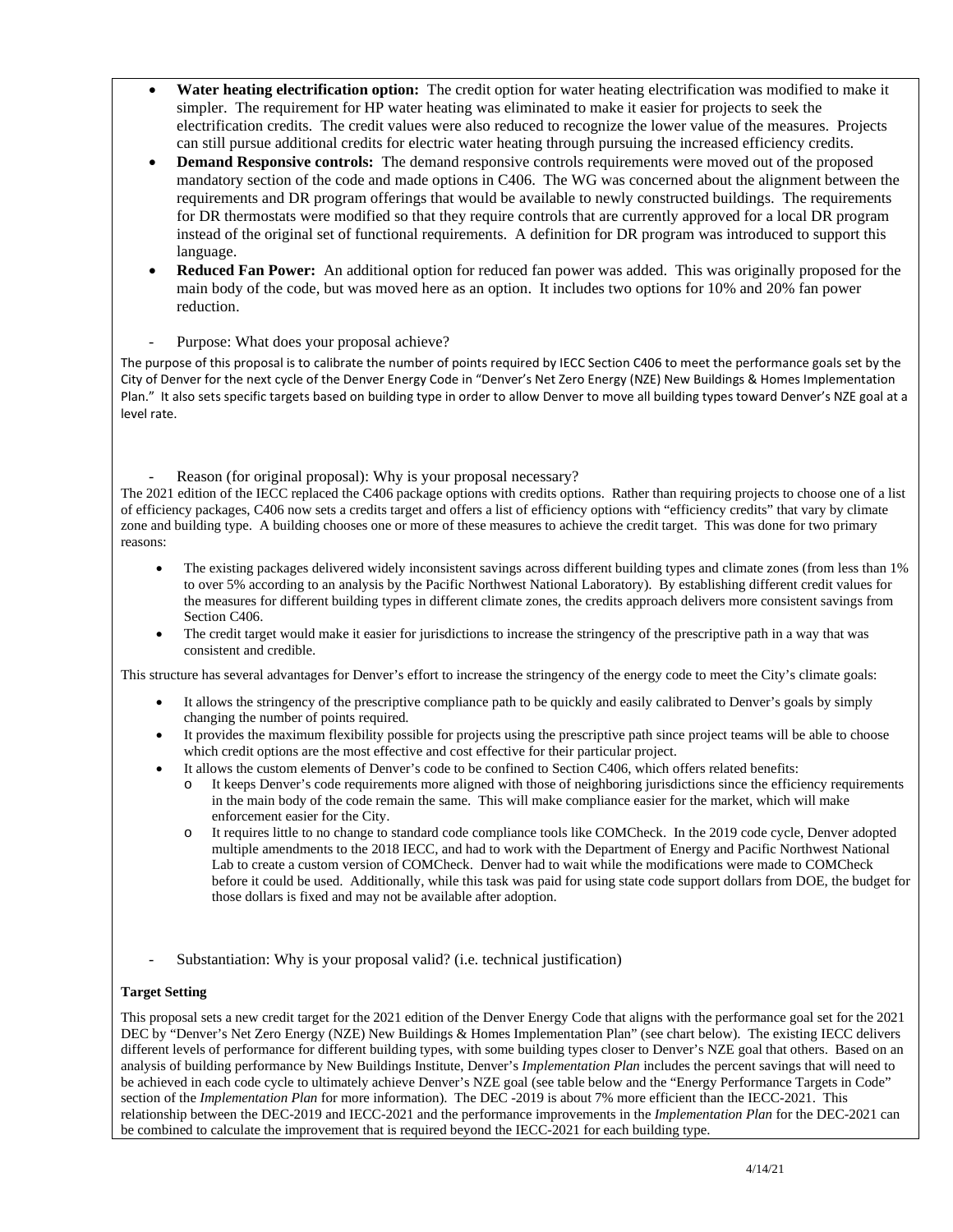

The proposal includes a separate set of targets for all-electric buildings. All-electric buildings only have to meet the 10-credit target from the 2021-IECC. Due to the decarbonization requirements of XCEL's electrical supply by 2050, building electrification has a greater carbon benefit for all Denver building types over 50-year service life than the increased efficiency in "Denver's Net Zero Energy (NZE) New Buildings & Homes Implementation Plan." Therefore, the credit targets have been maintained at IECC-2021 levels for all-electric buildings.

#### **The Proposal**

One significant change that the proposal makes is that it restructures the tables that contain the credit values for each credit option. The IECC-2021 has a separate table for each building type with columns for each climate zone. Since Denver is in a single climate zone, these tables have been combined into a single table that only has the credit values for Denver's climate zone, with each column representing a separate building type from the original tables.

Since the different building types are achieving different levels of performance under the IECC-2021 and are closer or further from Denver's NZE goal, the proposal also replaces the single credit target in the IECC-2021 with a table that contains custom credit targets for each building type that will keep them moving on the trajectory required to meet Denver's NZE goal.

The energy credit targets for the Denver Green Code represent a 10% whole building energy use improvement over the Denver base code. Compliance with the prescriptive approach can be demonstrated with a portion of the available energy credits, and may require either electrification of space heating and water heating loads, or additional onsite generation beyond the 50% Denver Green Code minimum (see proposal #4).

#### **Related Proposals**

Related proposals are also being submitted to increase the number of credits available for projects to use. This will provide increased flexibility in Section C406 for projects that need to meet a higher credit target. These include proposals to adjust the value of the existing infiltration reduction credits, to raise the cap on the number of points that can be obtained from efficient equipment, partial building electrification and to add credit options for higher performance thermal envelopes and further infiltration reduction.

If all of those additional proposals are approved, Table C406.1 would look like this:

#### TABLE C406.1 Additional Energy Efficiency Credits for Denver

| <b>Sub-section / Occupancy:</b>               | Group     | Group     | Group                       | Group         | Other.                 |
|-----------------------------------------------|-----------|-----------|-----------------------------|---------------|------------------------|
|                                               |           | R and I   | E.                          | М             | <b>Occupancies</b>     |
| C406.2.1: 5% Heating Eff Imprv.               |           |           |                             |               |                        |
| C406.2.2: 5% Cooling Eff Imprv.               |           |           |                             |               |                        |
| C406.2.3: 10 % Heating Eff                    |           | 2         |                             |               |                        |
| Imprv.                                        |           |           |                             |               |                        |
| C406.2.4: 10 % Cooling Eff Imprv.             |           |           | $\mathcal{D}_{\mathcal{L}}$ | $\mathcal{L}$ | $\mathcal{D}_{\alpha}$ |
| C406.3: Reduced Light Power                   |           |           | 8                           | 12            |                        |
| C406.4: Enh. Digital Light Ctrl               |           | <b>NA</b> |                             |               |                        |
| C406.5.1: On-site Renewable Egy.              |           |           | 6                           |               |                        |
| C406.6: Dedicated OA Sys (DOAS)               |           |           | <b>NA</b>                   |               |                        |
| C406.7.2: Recovered/Renew SWH <sub>b</sub>    | NA        | 14        |                             | <b>NA</b>     | 14                     |
| $C406.7.3$ : Eff fossil fuel SWH <sub>b</sub> | <b>NA</b> | 9         |                             | <b>NA</b>     | Q                      |
| $C406.7.4$ : Heat Pump SWH <sub>b</sub>       | <b>NA</b> | 5         |                             | NA.           |                        |
| <b>C406.8.1: Reduced envelope UA</b>          | 10        |           |                             |               |                        |